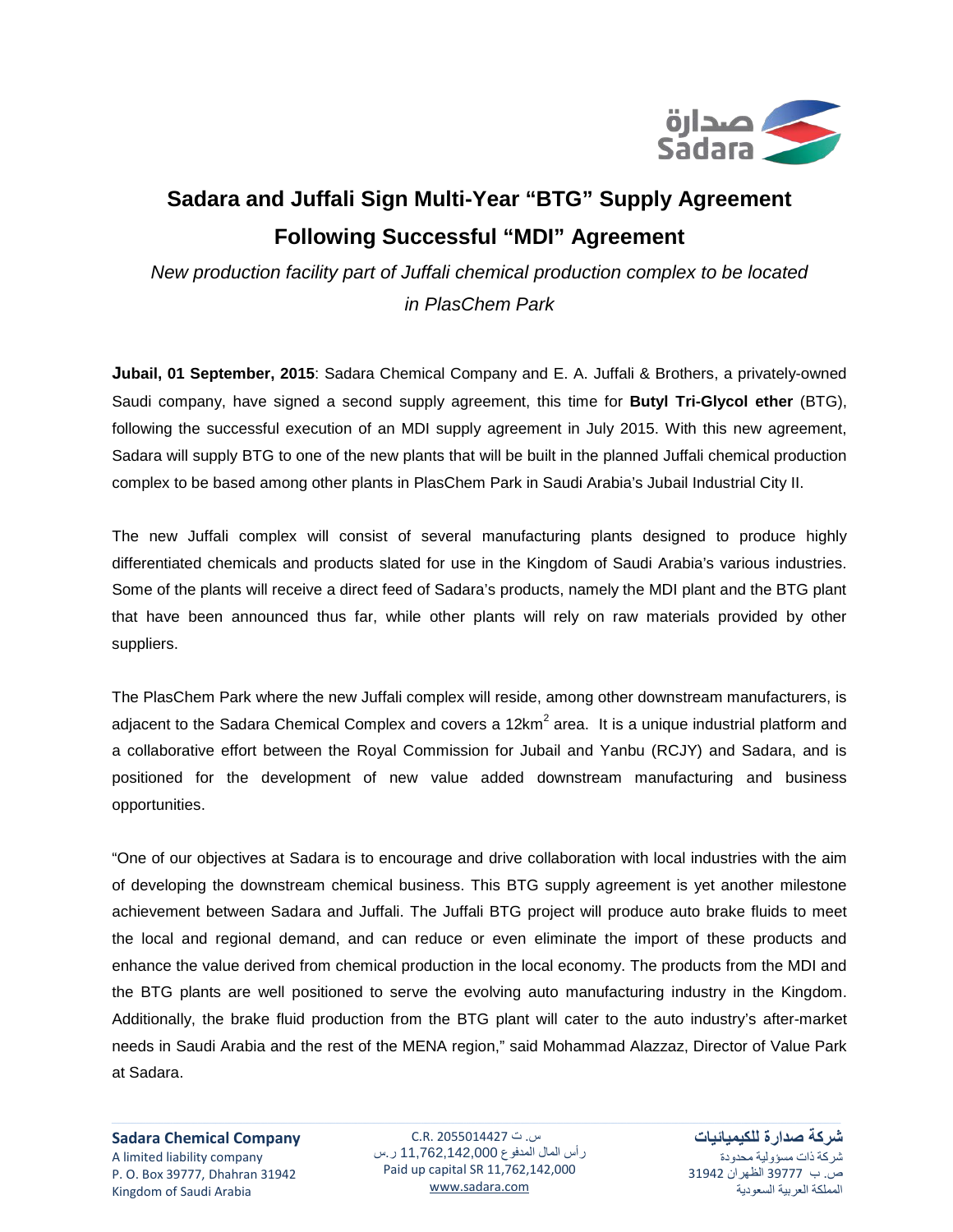

"PlasChem Park will be a differentiated industrial platform to serve the Kingdom's downstream manufacturing sector in key value chains based on Sadara's state of the art technologies. Our products, many of which will be introduced to the region for the first time, will enable important applications in a number of key industries, support the local economies and reduce the need to rely on imports for essential products," concluded Alazzaz

The Juffali BTG project will encompass several specialty chemical products and includes production of about 5,000 tons / year of different grades of premium brake fluids. It will be the first brake fluid production unit in the Middle East and North Africa and will supply the Middle East's growing demand for these products, replacing imports. This Project is almost totally dependent on raw material from Sadara and its location is most advantageous. Juffali will license state of the art technology, process design and engineering advisory to complete its project, and the resulting brake fluid products will serve OEM, related accounts, aftermarket and commercial transportation customers.

E. A. Juffali & Brothers is a diversified Saudi based company established in 1946. Its interests span a number of markets including Electrical Contracting, Information Technology, Engineering, Automotive, Chemicals, Construction, Equipment, Services and Domestic Appliances. The new BTG and MDI facilities together aim to address the Kingdom's safety issues through the production of safety products for the auto industry, further enhance the local production of Auto parts in the Kingdom, and encourage the growth of the Kingdom's downstream Industries.

PlasChem Park is expected to attract diversified investments for downstream applications such as oil and gas chemicals, construction materials, paints and coatings, as well as home and personal care products. These investments will create new jobs for Saudi nationals as well as contribute to the fulfillment of the Government's vision to diversify the Kingdom's economy.

- Ends -

## **About Sadara:**

Sadara is a joint venture developed by the Saudi Arabian Oil Company (Saudi Aramco) and The Dow Chemical Company. With a total investment of about \$20 billion, Sadara is building a world scale chemical complex in Jubail Industrial City II in Saudi Arabia's Eastern Province. Comprised of 26 world scale manufacturing units, the Sadara complex is the world's largest to be built in a single phase and will be the first in the Middle East to use refinery liquids, such as naphtha, as feedstock. By using best-in-class technologies to crack refinery liquid feedstock, Sadara will enable many industries that either currently do not exist in Saudi Arabia or only exist through imports of raw materials. The adjacent PlasChem Park, a unique collaboration between Sadara and the Royal Commission for Jubail and Yanbu, will create more value downstream, generating unprecedented investment, innovation, economic growth and thousands of

**Sadara Chemical Company**

A limited liability company P. O. Box 39777, Dhahran 31942 Kingdom of Saudi Arabia

س. ت 2055014427 .R.C رأس المال المدفوع 11,762,142,000 ر.س Paid up capital SR 11,762,142,000 [www.sadara.com](http://www.sadara.com/)

**شركة صدارة للكيميائيات** شركة ذات مسؤولية محدودة ص. ب 39777 الظهران 31942 المملكة العربية السعودية